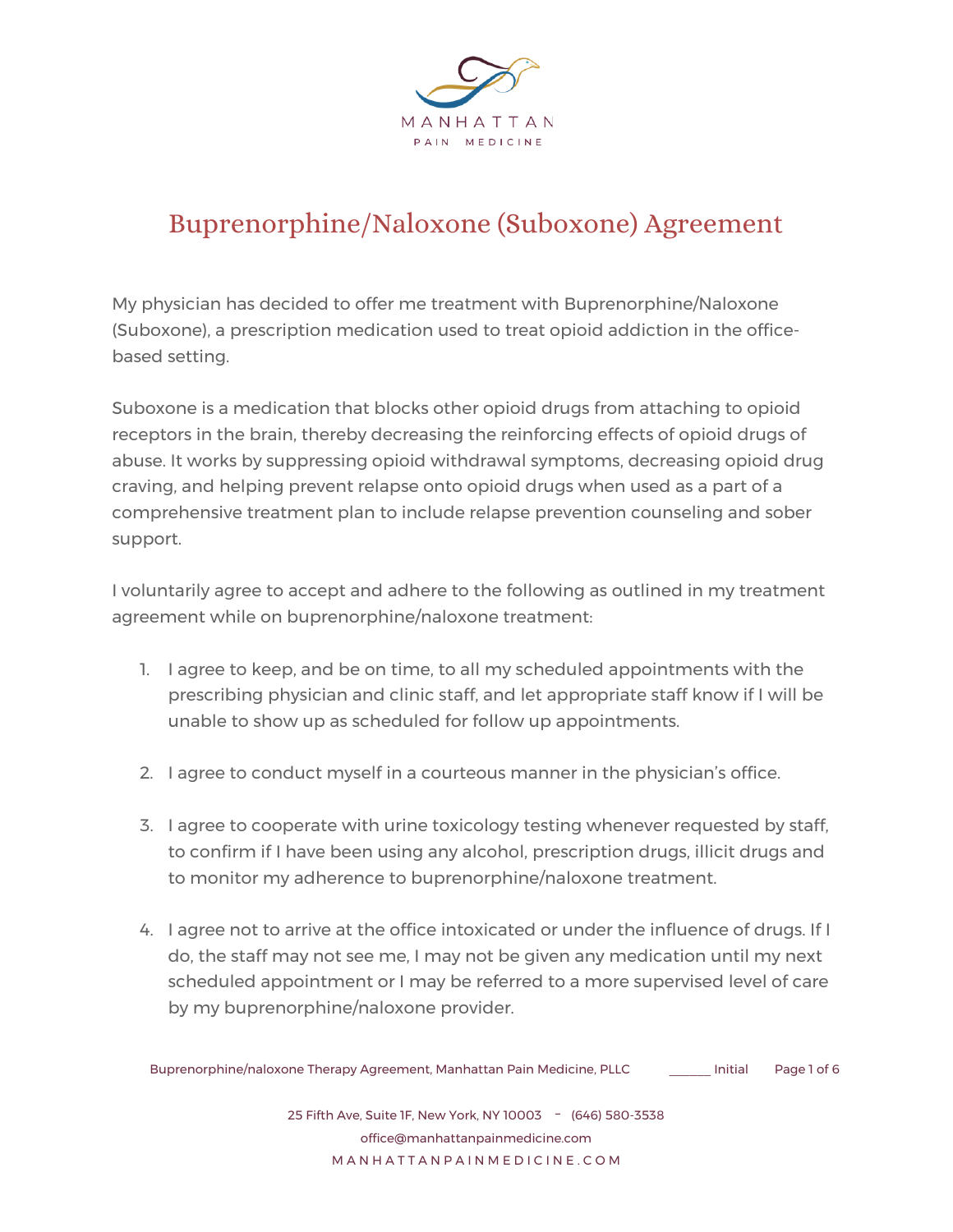

- 5. I agree not to conduct any illegal or disruptive activities in or in the vicinity of the physician's office.
- 6. I AGREE NOT TO SELL, SHARE OR GIVE ANY OF MY BUPRENORPHINE/NALOXONE MEDICATION TO ANOTHER PERSON. I understand that such mishandling of my medication is a serious violation of this agreement and would result in my treatment being terminated and referral to a more supervised level of care for addiction treatment.
- 7. I agree that my buprenorphine/naloxone medication can only be given to me at my regularly scheduled office visits by my current provider. Any missed office visits could result in my not being able to get buprenorphine/naloxone until the next scheduled visit or referral to a more supervised level of care if adherence to office visits is compromised.
- 8. I agree to take my buprenorphine/naloxone medication as the physician has instructed, and not to alter the way I take my medication.
- 9. I understand that buprenorphine/naloxone medication alone is NOT sufficient treatment for my addiction and I agree to participate in a recommended patient education and relapse prevention program in order to assist me in my recovery.
- 10. I agree that the buprenorphine/naloxone medication I receive is my responsibility and that I will keep it in a safe, secure place. I agree that lost medication will not be replaced regardless of the reasons for such loss.
- 11. I agree that if there has been a theft of my buprenorphine/naloxone medication, I will report this to the police and will bring a copy of the police report to my next clinic visit.

Buprenorphine/naloxone Therapy Agreement, Manhattan Pain Medicine, PLLC \_\_\_\_\_\_ Initial Page 2 of 6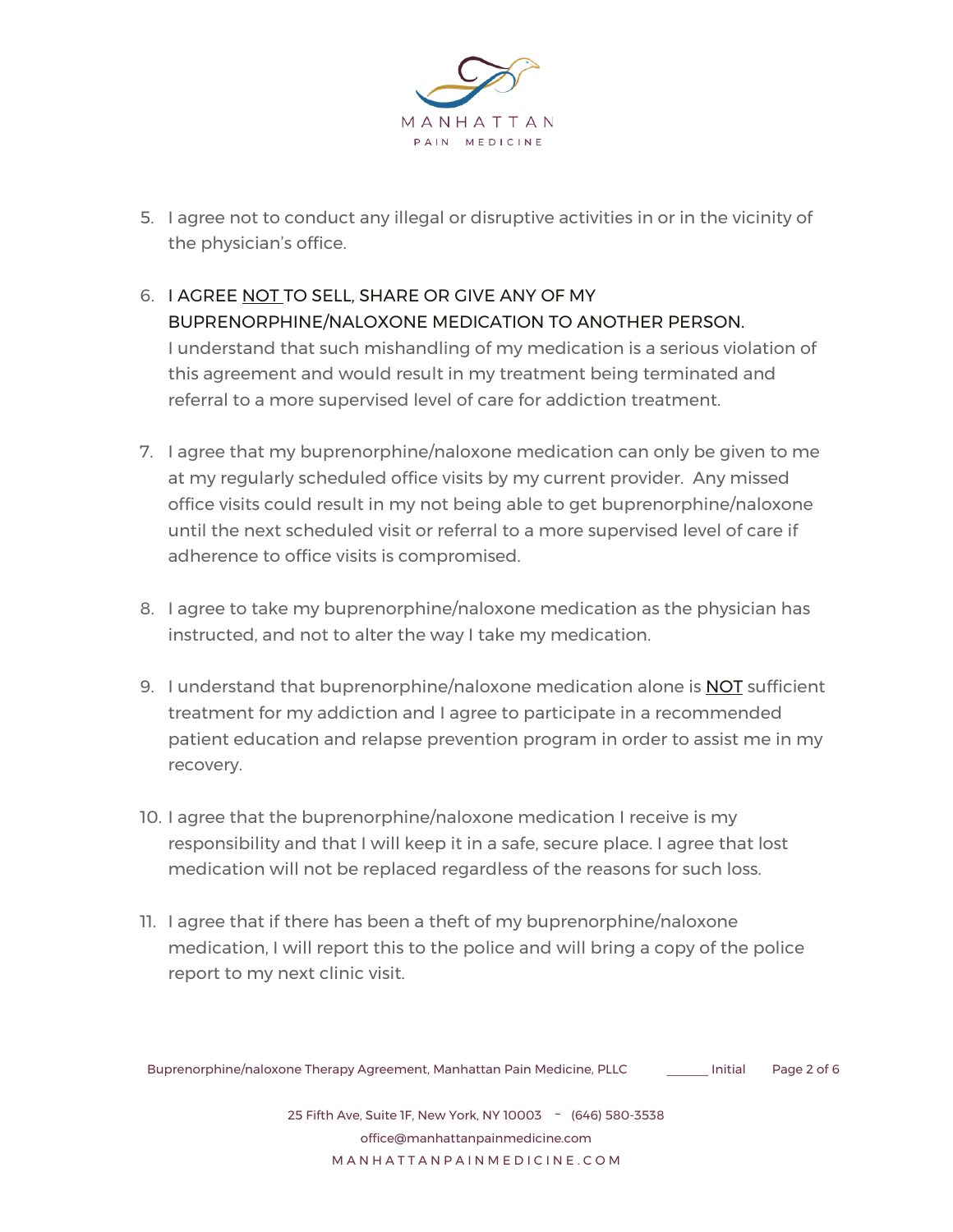

- 12. I agree that I will not drive a motor vehicle, operate heavy machinery or perform any other activities that require skilled coordination until I know how buprenorphine/naloxone affects my alertness.
- 13. I am aware that COMMON SIDE EFFECTS of buprenorphine/naloxone may include: *headache, worsening opioid withdrawal pain, insomnia, vomiting, nausea, sweating, stomach pain, constipation, urinary retention, mood changes, numb mouth, sore tongue, redness of the mouth, swelling of the limbs, disturbances of attention, palpitations, blurred vision, back pain, fainting, dizziness, and possible sedation.*
- 14. I understand that I need to contact my physician immediately or go to the emergency room if I feel *lethargic, dizzy, confused, or if my breathing gets difficult* while on buprenorphine/naloxone treatment. THESE CAN BE SIGNS OF SERIOUS SIDE EFFECTS INCLUDING POSSIBLE OPIOID INTOXICATION AND/OR OVERDOSE.
- 15. I understand that I need to contact my prescribing physician immediately if I experience the following symptoms: *changing of skin color to yellow (jaundice), darkening of urine, lightening in color of stool , poor appetite for several days or longer, or have ongoing nausea and abdominal pain*. THESE COULD BE SIGNS OF LIVER TOXICITY, WHICH COULD BE A SERIOUS SIDE EFFECT OF THE MEDICATION.
- 16. I understand that I might have unexpected opioid withdrawal symptoms, called "PRECIPITATED WITHDRAWAL" if I take buprenorphine/naloxone too soon after using drugs such as heroin, morphine, codeine, methadone or other such opioids. TO MINIMIZE THE RISK OF PRECIPITATED WITHDRAWAL, I AGREE TO INITIATE BUPRENORPHINE/NALOXONE TREATMENT ONLY WHEN I PRESENT WITH MODERATE TO SEVERE OPIOID WITHDRAWAL AND TAKE BUPRENORPHINE/NALOXONE EXACTLY AS INSTRUCTED BY MY PHYSICIAN.

Buprenorphine/naloxone Therapy Agreement, Manhattan Pain Medicine, PLLC \_\_\_\_\_\_ Initial Page 3 of 6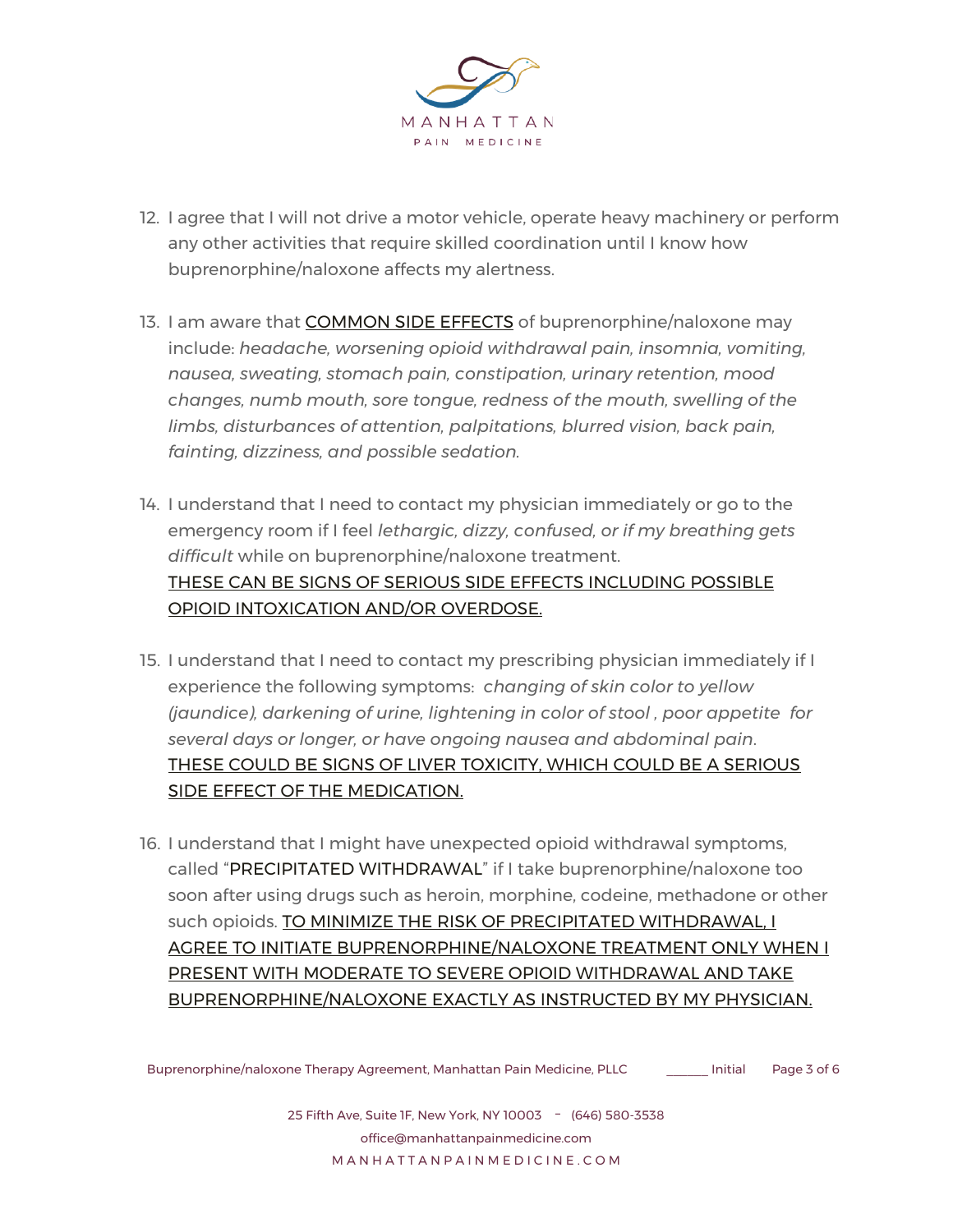

- 17. I agree not to obtain buprenorphine/naloxone medication from any other prescribing physicians or sources without informing my treating physician.
- 18. I AGREE NOT TO TAKE OTHER OPIOID MEDICATION WHILE ON BUPRENORPHINE/NALOXONE TREATMENT AS THIS CAN LEAD TO POSSIBLE PRECIPITATED WITHDRAWAL AND/OR OPIOID INTOXICATION.
- 19. I UNDERSTAND THAT USING BUPRENORPHINE/NALOXONE WITH OTHER SEDATIVE-HYPNOTIC MEDICATIONS, ESPECIALLY BENZODIAZEPINES, SUCH AS VALIUM (DIAZEPAM), CLONAZEPAM (KLONOPIN), XANAX (ALPRAZOLAM), LIBRIUM (CHLORDIAZEPOXIDE), ATIVAN (LORAZEPAM), AND/OR OTHER DRUGS OF ABUSE INCLUDING ALCOHOL, CAN BE DANGEROUS AND CAUSE SERIOUS RESPIRATORY AND CENTRAL NERVOUS SYSTEM DEPRESSION AND POSSIBLY DEATH.
- 20.I understand that buprenorphine/naloxone can cause physiological dependence. This means if I were to abruptly stop taking buprenorphine/naloxone after a period of regular use, I could experience symptoms of opioid withdrawal, which are treatable but NOT *life threatening*.
- 21. I have been informed that buprenorphine/naloxone is to be placed under the tongue (SUBLINGUAL ADMINISTRATION) for it to dissolve and work effectively. I have been advised to not chew or swallow the medication. Buprenorphine/naloxone should never be injected. **I HAVE BEEN INFORMED** THAT INTRAVENOUS INJECTION OF BUPRENORPHINE/NALOXONE COULD LEAD TO SUDDEN AND SEVERE OPIOID WITHDRAWAL AND OTHER SERIOUS MEDICAL COMPLICATIONS.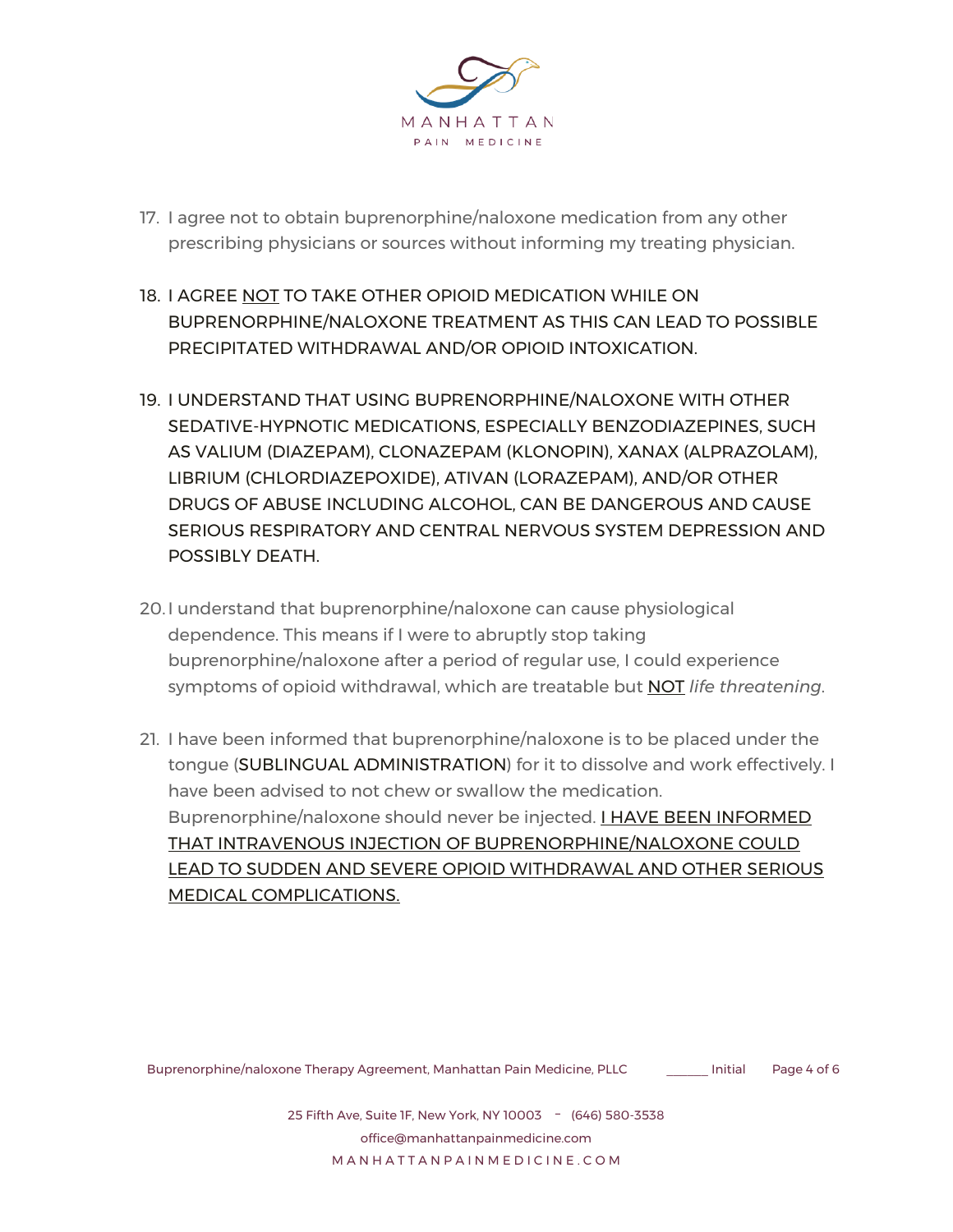

- 22. I understand if I relapse onto opioids while I have been on buprenorphine/naloxone treatment, I may not necessarily experience the desirable euphoric "*high*" effects of opioid drugs of abuse. I UNDERSTAND HOWEVER, THAT IF I CONTINUE TO INCREASE THE AMOUNT OF OPIOID DRUG USED TO GET "*HIGH*" WHILE ON BUPRENORPHINE/NALOXONE TREATMENT, I COULD POTENTIALLY PUT MYSELF AT RISK OF OPIOID OVERDOSE.
- 23. I understand that in case of medical emergency, I will tell my treating health care providers that I am being treated with buprenorphine/naloxone for opioid addiction.
- 24. I understand that there are alternatives to buprenorphine/naloxone treatment for opioid addiction including:
	- Medically-assisted symptomatic treatment of opioid withdrawal
	- Naltrexone (oral or injectable) maintenance treatment for opioid addiction
	- Methadone maintenance treatment for opioid addiction
- 25. I may be offered one of the above alternative treatments for opioid addiction, either on an outpatient, or more supervised setting, should my treatment team or treating buprenorphine/naloxone provider not find me to be an appropriate candidate for continued outpatient treatment with buprenorphine/naloxone in the office-based setting.
- 26. I fully understand that my buprenorphine/naloxone treatment may be discontinued and/or I will be referred to a more supervised level of care for addiction treatment if I violate any aspect of this treatment agreement.

Buprenorphine/naloxone Therapy Agreement, Manhattan Pain Medicine, PLLC \_\_\_\_\_\_ Initial Page 5 of 6